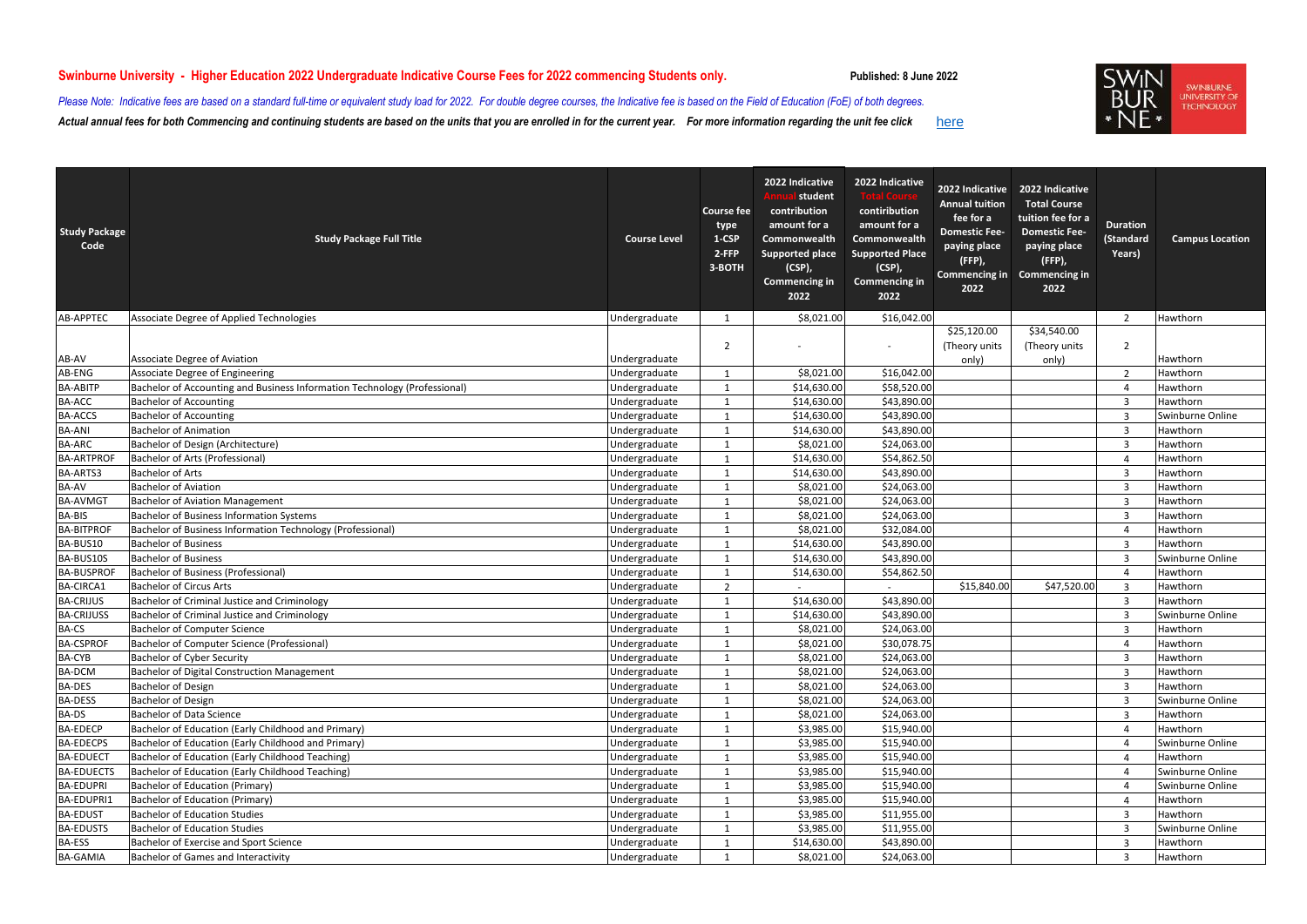| <b>Study Package</b><br>Code | <b>Study Package Full Title</b>                                                 | <b>Course Level</b> | <b>Course fee</b><br>type<br>1-CSP<br>2-FFP<br>3-BOTH | 2022 Indicative<br>student<br>contribution<br>amount for a<br>Commonwealth<br><b>Supported place</b><br>(CSP),<br><b>Commencing in</b><br>2022 | 2022 Indicative<br>contiribution<br>amount for a<br><b>Commonwealth</b><br><b>Supported Place</b><br>(CSP),<br><b>Commencing in</b><br>2022 | 2022 Indicative<br><b>Annual tuition</b><br>fee for a<br><b>Domestic Fee-</b><br>paying place<br>$(FFP)$ ,<br><b>Commencing in</b><br>2022 | 2022 Indicative<br><b>Total Course</b><br>tuition fee for a<br><b>Domestic Fee-</b><br>paying place<br>(FFP)<br><b>Commencing in</b><br>2022 | <b>Duration</b><br>(Standard<br>Years) | <b>Campus Location</b> |
|------------------------------|---------------------------------------------------------------------------------|---------------------|-------------------------------------------------------|------------------------------------------------------------------------------------------------------------------------------------------------|---------------------------------------------------------------------------------------------------------------------------------------------|--------------------------------------------------------------------------------------------------------------------------------------------|----------------------------------------------------------------------------------------------------------------------------------------------|----------------------------------------|------------------------|
| BA-HSC1                      | <b>Bachelor of Health Science</b>                                               | Undergraduate       |                                                       | \$8,021.00                                                                                                                                     | \$24,063.00                                                                                                                                 |                                                                                                                                            |                                                                                                                                              | $\overline{3}$                         | Hawthorn               |
| <b>BA-HSCPROF</b>            | <b>Bachelor of Health Science (Professional)</b>                                | Undergraduate       |                                                       | \$8,021.00                                                                                                                                     | \$30,078.75                                                                                                                                 |                                                                                                                                            |                                                                                                                                              | $\overline{4}$                         | Hawthorn               |
| <b>BA-ICT</b>                | Bachelor of Information and Communication Technology                            | Undergraduate       |                                                       | \$8,021.00                                                                                                                                     | \$24,063.00                                                                                                                                 |                                                                                                                                            |                                                                                                                                              | $\overline{3}$                         | Hawthorn               |
| <b>BA-ICTS</b>               | <b>Bachelor of Information and Communication Technology</b>                     | Undergraduate       |                                                       | \$8,021.00                                                                                                                                     | \$24,063.00                                                                                                                                 |                                                                                                                                            |                                                                                                                                              | $\overline{3}$                         | Swinburne Online       |
| <b>BA-LAW</b>                | <b>Bachelor of Laws</b>                                                         | Undergraduate       |                                                       | \$14,630.00                                                                                                                                    | \$58,520.00                                                                                                                                 |                                                                                                                                            |                                                                                                                                              | $\overline{4}$                         | Hawthorn               |
| <b>BA-LAWS</b>               | <b>Bachelor of Laws</b>                                                         | Undergraduate       |                                                       | \$14,630.00                                                                                                                                    | \$58,520.00                                                                                                                                 |                                                                                                                                            |                                                                                                                                              | $\overline{4}$                         | Swinburne Online       |
| BA-LAW1                      | Bachelor of Laws - Graduate Entry                                               | Undergraduate       |                                                       | \$14,630.00                                                                                                                                    | \$43,890.00                                                                                                                                 |                                                                                                                                            |                                                                                                                                              | $\mathbf{3}$                           | Hawthorn               |
| BA-LAW1S                     | Bachelor of Laws - Graduate Entry                                               | Undergraduate       |                                                       | \$14,630.00                                                                                                                                    | \$43,890.00                                                                                                                                 |                                                                                                                                            |                                                                                                                                              | $\overline{3}$                         | Swinburne Online       |
| <b>BA-MCMN</b>               | <b>Bachelor of Media and Communication</b>                                      | Undergraduate       | $\mathbf{1}$                                          | \$14,630.00                                                                                                                                    | \$43,890.00                                                                                                                                 |                                                                                                                                            |                                                                                                                                              | $\overline{3}$                         | Hawthorn               |
| <b>BA-MCMNS</b>              | <b>Bachelor of Media and Communication</b>                                      | Undergraduate       |                                                       | \$14,630.00                                                                                                                                    | \$43,890.00                                                                                                                                 |                                                                                                                                            |                                                                                                                                              | $\overline{3}$                         | Swinburne Online       |
| <b>BA-MCMPROF</b>            | Bachelor of Media and Communication (Professional)                              | Undergraduate       |                                                       | \$14,630.00                                                                                                                                    | \$54,862.50                                                                                                                                 |                                                                                                                                            |                                                                                                                                              | $\overline{4}$                         | Hawthorn               |
| <b>BA-NUR</b>                | <b>Bachelor of Nursing</b>                                                      | Undergraduate       |                                                       | \$3,985.00                                                                                                                                     | \$11,955.00                                                                                                                                 |                                                                                                                                            |                                                                                                                                              | $\overline{3}$                         | Hawthorn, Wanitrna     |
| <b>BA-PSY</b>                | <b>Bachelor of Psychological Sciences</b>                                       | Undergraduate       |                                                       | \$8,021.00                                                                                                                                     | \$24,063.00                                                                                                                                 |                                                                                                                                            |                                                                                                                                              | $\overline{3}$                         | Hawthorn               |
| <b>BA-PSYS</b>               | <b>Bachelor of Psychological Sciences</b>                                       | Undergraduate       |                                                       | \$8,021.00                                                                                                                                     | \$24,063.00                                                                                                                                 |                                                                                                                                            |                                                                                                                                              | $\overline{3}$                         | Swinburne Online       |
| BA-SC2                       | <b>Bachelor of Science</b>                                                      | Undergraduate       |                                                       | \$8,021.00                                                                                                                                     | \$24,063.00                                                                                                                                 |                                                                                                                                            |                                                                                                                                              | $\overline{3}$                         | Hawthorn               |
| BA-SC2PROF                   | <b>Bachelor of Science (Professional)</b>                                       | Undergraduate       |                                                       | \$8,021.00                                                                                                                                     | \$30,078.75                                                                                                                                 |                                                                                                                                            |                                                                                                                                              | $\overline{4}$                         | Hawthorn               |
| BA-SCRPRD1                   | <b>Bachelor of Screen Production</b>                                            | Undergraduate       |                                                       | \$14,630.00                                                                                                                                    | \$43,890.00                                                                                                                                 |                                                                                                                                            |                                                                                                                                              | $\overline{3}$                         | Hawthorn               |
| <b>BA-SSS</b>                | <b>Bachelor of Social Science</b>                                               | Undergraduate       |                                                       | \$14,630.00                                                                                                                                    | \$43,890.00                                                                                                                                 |                                                                                                                                            |                                                                                                                                              | $\overline{3}$                         | Swinburne Online       |
| <b>BB-ARTBUS1</b>            | Bachelor of Arts/Bachelor of Business                                           | Undergraduate       |                                                       | \$14,630.00                                                                                                                                    | \$58,520.00                                                                                                                                 |                                                                                                                                            |                                                                                                                                              | $\overline{4}$                         | Hawthorn               |
| <b>BB-ARTPSY</b>             | Bachelor of Arts/Bachelor of Psychological Sciences                             | Undergraduate       |                                                       | \$11,325.00                                                                                                                                    | \$45,300.00                                                                                                                                 |                                                                                                                                            |                                                                                                                                              | $\overline{4}$                         | Hawthorn               |
| <b>BB-ARTSC</b>              | Bachelor of Arts/Bachelor of Science                                            | Undergraduate       |                                                       | \$11,325.00                                                                                                                                    | \$45,300.00                                                                                                                                 |                                                                                                                                            |                                                                                                                                              | $\overline{4}$                         | Hawthorn               |
| <b>BB-AVBUS2</b>             | <b>Bachelor of Aviation/Bachelor of Business</b>                                | Undergraduate       |                                                       | \$11,325.00                                                                                                                                    | \$45,300.00                                                                                                                                 |                                                                                                                                            |                                                                                                                                              | $\overline{4}$                         | Hawthorn               |
| BB-AVMBUS2                   | Bachelor of Aviation Management/Bachelor of Business                            | Undergraduate       |                                                       | \$11,325.00                                                                                                                                    | \$45,300.00                                                                                                                                 |                                                                                                                                            |                                                                                                                                              |                                        | Hawthorn               |
| <b>BB-BISBUS1</b>            | Bachelor of Business Information Systems/Bachelor of Business                   | Undergraduate       |                                                       | \$11,325.00                                                                                                                                    | \$45,300.00                                                                                                                                 |                                                                                                                                            |                                                                                                                                              | $\overline{4}$                         | Hawthorn               |
| <b>BB-DESBUS</b>             | Bachelor of Design/Bachelor of Business                                         | Undergraduate       |                                                       | \$11,325.00                                                                                                                                    | \$45,300.00                                                                                                                                 |                                                                                                                                            |                                                                                                                                              | $\Delta$                               | Hawthorn               |
| <b>BB-DESMCMN</b>            | Bachelor of Design/Bachelor of Media and Communication                          | Undergraduate       |                                                       | \$11,325.00                                                                                                                                    | \$45,300.00                                                                                                                                 |                                                                                                                                            |                                                                                                                                              | $\overline{4}$                         | Hawthorn               |
| <b>BB-ENGBUS1</b>            | Bachelor of Engineering (Honours)/Bachelor of Business                          | Undergraduate       |                                                       | \$11,325.00                                                                                                                                    | \$56,625.00                                                                                                                                 |                                                                                                                                            |                                                                                                                                              | 5                                      | Hawthorn               |
| <b>BB-ENGCS1</b>             | Bachelor of Engineering (Honours)/Bachelor of Computer Science                  | Undergraduate       |                                                       | \$8,021.00                                                                                                                                     | \$40,105.00                                                                                                                                 |                                                                                                                                            |                                                                                                                                              | 5                                      | Hawthorn               |
| <b>BB-ENGSC1</b>             | Bachelor of Engineering (Honours)/Bachelor of Science                           | Undergraduate       |                                                       | \$8,021.00                                                                                                                                     | \$40,105.00                                                                                                                                 |                                                                                                                                            |                                                                                                                                              | 5 <sup>5</sup>                         | Hawthorn               |
| <b>BB-GAMCS</b>              | Bachelor of Games and Interactivity/Bachelor of Computer Science                | Undergraduate       |                                                       | \$8,021.00                                                                                                                                     | \$32,084.00                                                                                                                                 |                                                                                                                                            |                                                                                                                                              | $\overline{4}$                         | Hawthorn               |
| <b>BB-GAMIANI</b>            | Bachelor of Games and Interactivity/Bachelor of Animation                       | Undergraduate       |                                                       | \$11,325.00                                                                                                                                    | \$45,300.00                                                                                                                                 |                                                                                                                                            |                                                                                                                                              | $\overline{4}$                         | Hawthorn               |
| <b>BB-HSCART</b>             | Bachelor of Health Science/Bachelor of Arts                                     | Undergraduate       |                                                       | \$11,325.00                                                                                                                                    | \$45,300.00                                                                                                                                 |                                                                                                                                            |                                                                                                                                              | 4                                      | Hawthorn               |
| <b>BB-HSCBUS</b>             | Bachelor of Health Science/Bachelor of Business                                 | Undergraduate       |                                                       | \$11,325.00                                                                                                                                    | \$45,300.00                                                                                                                                 |                                                                                                                                            |                                                                                                                                              | $\overline{4}$                         | Hawthorn               |
| <b>BB-HSCMCMN</b>            | Bachelor of Health Science/ Bachelor of Media and Communication                 | Undergraduate       |                                                       | \$11,325.00                                                                                                                                    | \$45,300.00                                                                                                                                 |                                                                                                                                            |                                                                                                                                              | $\overline{4}$                         | Hawthorn               |
| <b>BB-HSCSCI</b>             | Bachelor of Health Science/Bachelor of Science                                  | Undergraduate       |                                                       | \$8,021.00                                                                                                                                     | \$32,084.00                                                                                                                                 |                                                                                                                                            |                                                                                                                                              | 4                                      | Hawthorn               |
| <b>BB-LAWART</b>             | Bachelor of Laws/Bachelor of Arts                                               | Undergraduate       |                                                       | \$14,630.00                                                                                                                                    | \$73,150.00                                                                                                                                 |                                                                                                                                            |                                                                                                                                              | 5                                      | Hawthorn               |
| <b>BB-LAWBIS</b>             | Bachelor of Laws/Bachelor of Business Information Systems                       | Undergraduate       |                                                       | \$11,325.00                                                                                                                                    | \$56,625.00                                                                                                                                 |                                                                                                                                            |                                                                                                                                              | -5                                     | Hawthorn               |
| <b>BB-LAWBUS</b>             | Bachelor of Laws/Bachelor of Business                                           | Undergraduate       |                                                       | \$14,630.00                                                                                                                                    | \$73,150.00                                                                                                                                 |                                                                                                                                            |                                                                                                                                              | 5                                      | Hawthorn               |
| <b>BB-LAWCRJ</b>             | Bachelor of Laws/Bachelor of Criminal Justice and Criminology                   | Undergraduate       |                                                       | \$14,630.00                                                                                                                                    | \$73,150.00                                                                                                                                 |                                                                                                                                            |                                                                                                                                              | 5                                      | Hawthorn               |
| <b>BB-LAWCS</b>              | Bachelor of Laws/Bachelor of Computer Science                                   | Undergraduate       |                                                       | \$11,325.00                                                                                                                                    | \$56,625.00                                                                                                                                 |                                                                                                                                            |                                                                                                                                              | 5                                      | Hawthorn               |
| <b>BB-LAWENG1</b>            | Bachelor of Laws/Bachelor of Engineering (Honours)                              | Undergraduate       |                                                       | \$11,325.00                                                                                                                                    | \$73,612.50                                                                                                                                 |                                                                                                                                            |                                                                                                                                              | 6.5                                    | Hawthorn               |
| <b>BB-LAWMCM</b>             | Bachelor of Laws/Bachelor of Media and Communication                            | Undergraduate       |                                                       | \$14,630.00                                                                                                                                    | \$73,150.00                                                                                                                                 |                                                                                                                                            |                                                                                                                                              | $5\phantom{.0}$                        | Hawthorn               |
| <b>BB-LAWSC</b>              | Bachelor of Laws/Bachelor of Science                                            | Undergraduate       |                                                       | \$11,325.00                                                                                                                                    | \$56,625.00                                                                                                                                 |                                                                                                                                            |                                                                                                                                              | 5 <sup>5</sup>                         | Hawthorn               |
| <b>BB-MCMNBUS</b>            | Bachelor of Media and Communication/Bachelor of Business                        | Undergraduate       |                                                       | \$14,630.00                                                                                                                                    | \$58,520.00                                                                                                                                 |                                                                                                                                            |                                                                                                                                              | $\overline{4}$                         | Hawthorn               |
| <b>BB-PSYCIC</b>             | Bachelor of Psychological Sciences/Bachelor of Criminal Justice and Criminology | Undergraduate       |                                                       | \$11,325.00                                                                                                                                    | \$45,300.00                                                                                                                                 |                                                                                                                                            |                                                                                                                                              | 4                                      | Hawthorn               |
| BH-CS                        | <b>Bachelor of Computer Science (Honours)</b>                                   | Undergraduate       |                                                       | \$8,021.00                                                                                                                                     | \$8,021.00                                                                                                                                  |                                                                                                                                            |                                                                                                                                              |                                        | Hawthorn               |
|                              |                                                                                 |                     |                                                       |                                                                                                                                                |                                                                                                                                             |                                                                                                                                            |                                                                                                                                              |                                        |                        |